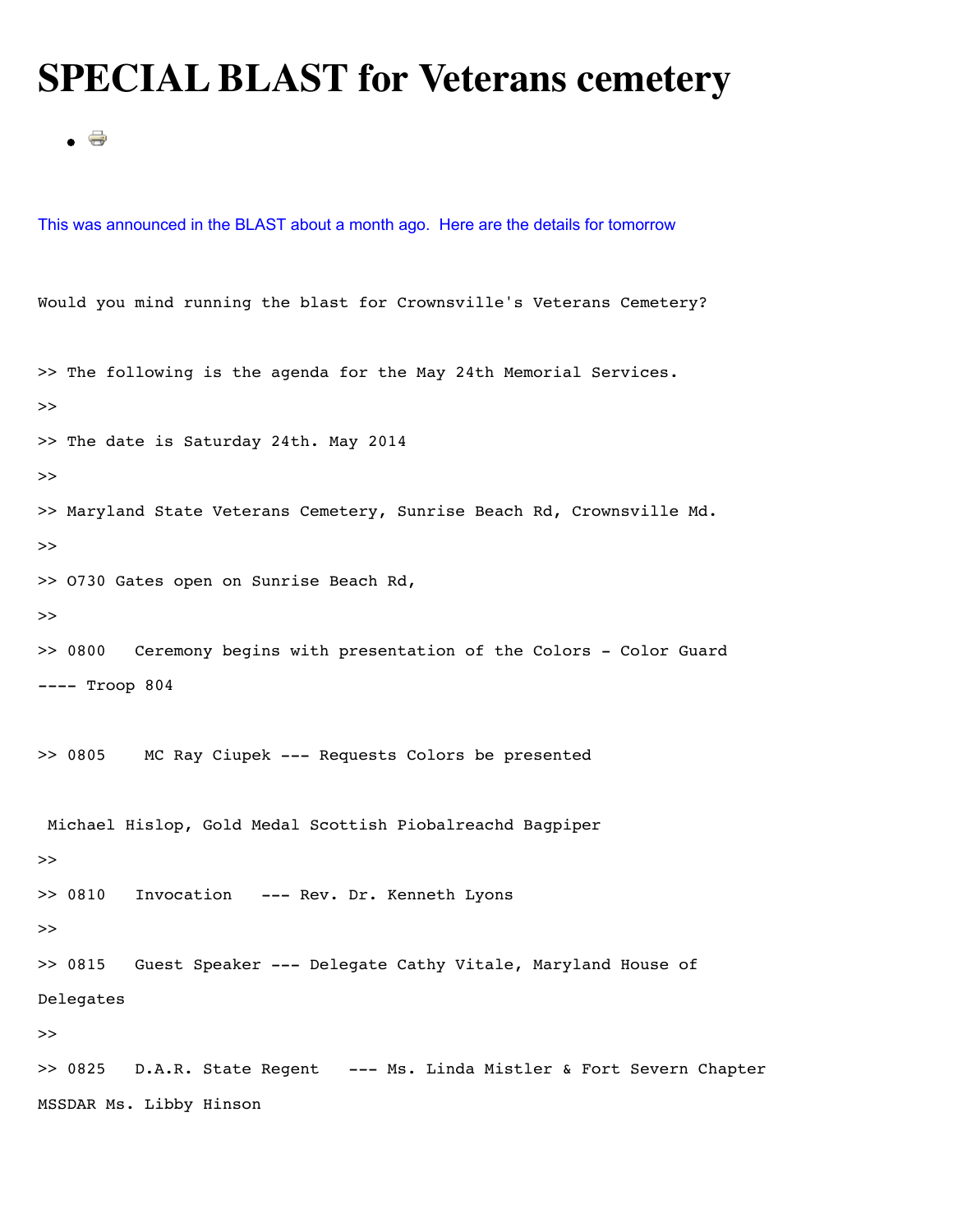```
>> 0830 Taps - Bugler - Jimmy Selby
>> 
>> 0835 - Retire Flags
>> 
>> 0840 - Commence placing Flags
>> 
>> Estimated time of completion 1000 to 1100 A.M.
>> 
>> 
>> Notes: Traffic control in the Cemetery Venture Crew Advisor T.J.
Furlong assisted by Assistant Scoutmaster Shannon Ryal
>> 
>> Communications (Portable Radios) ASM Jeff Lauer / ASM Rob Ferris
>> 
>> Transport Refreshments ASM Ernie Owens, Marcy Owens & Sons T-454
>> 
>> 
>> Ms. V.P. Ritter - Superintendent - Crownsville Veterans
Cemetery --- Provides the Podium
>> 
>> United Veterans of A,A.CO. Are providing Donuts
>> 
>> Anne Arundel County Police ---- Lt. Shannan providing
Traffic Control on Sunrise Beach Rd.
>> 
>> 
>> Chuck Roydhouse, Event Chairman T.J. Furlong
Co-Chairman
>> 
>> The Capitol District BAC BSA
>> 
>> 410-268-0979
```